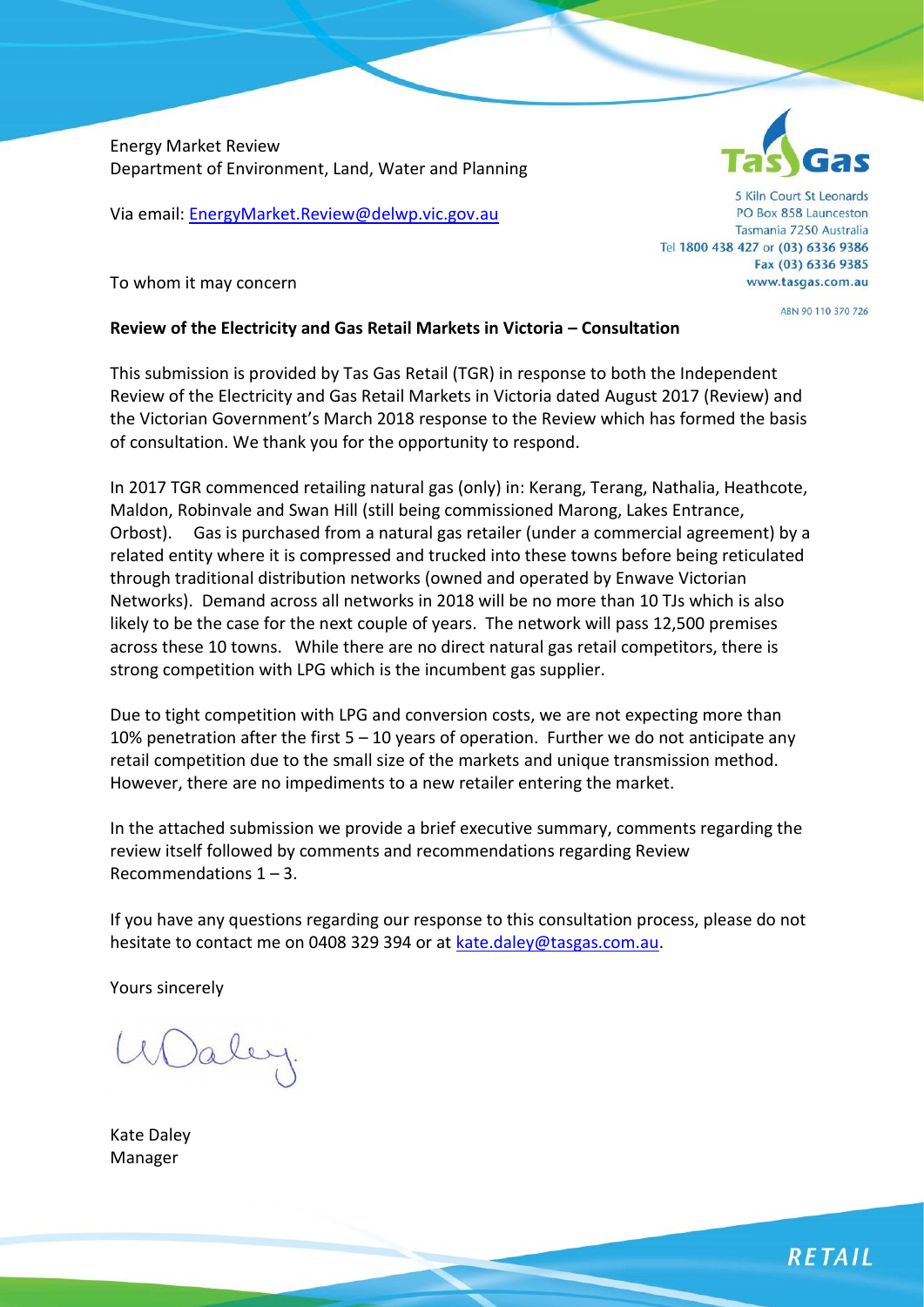

### **Executive Summary**

In considering the Review, the issues it identified regarding concerns about retail margins and pricing do not exist for natural gas in the markets in which we operate. Further, our presence in these towns has been positive for the communities by driving down the price of LPG. Therefore, in responding to the consultation process we have highlighted our unique situation and have suggested exemptions with regards to the Review's recommendations on reference pricing and marketing information on prices. Apart from these suggested exemptions we support most of the findings and recommendations of the Review.

In our submission we have highlighted the following:

- natural gas and electricity are in different product lifecycles, with natural gas use likely to decrease overtime in part driven by the Australian Government's Emissions Reduction Target;
- gas supply shortages are driving high gas prices and the Victorian Government can assist in alleviating high gas bills in future by lifting it's onshore gas explorations bans;
- regulatory anomalies exist between LPG and natural gas which are interchangeable products for small retail customers;
- market conditions are naturally putting downward pressure on natural gas prices for retail customers and therefore further regulation of natural gas may not be warranted. For example, renewables uptake and decreases in LPG prices have led to increased competition with natural gas;
- cost of regulation is an impediment for small retailers and the cost of compliance is increasing as the energy market becomes more complex which may force smaller retailers like TGR out of the market; and
- the benefit of increased regulation to customers is not clear.

### **Review comments**

As a small natural gas (only) retailer we have the following concerns with the Review:

I. The Review had a particular focus on electricity pricing and only considers gas prices based on standing offers. Of the two market based studies commissioned, the first looked specifically at electricity prices that retailers were offering to new customers (Jacobs analysis) and the second looked prices of energy contracts being offered to new and existing customers for both gas and electricity (CME analysis). The CME analysis took a sample of 685 customer bills, however, it notes that due to challenges in the data collection gas analysis was not included.

As a niche natural gas retailer, we have reservations regarding the relevance of some recommendations to natural gas given the limited analysis of natural gas pricing contained within the Review. As mentioned, as we are serving a new market, there are elements of the review which do not apply to our circumstance.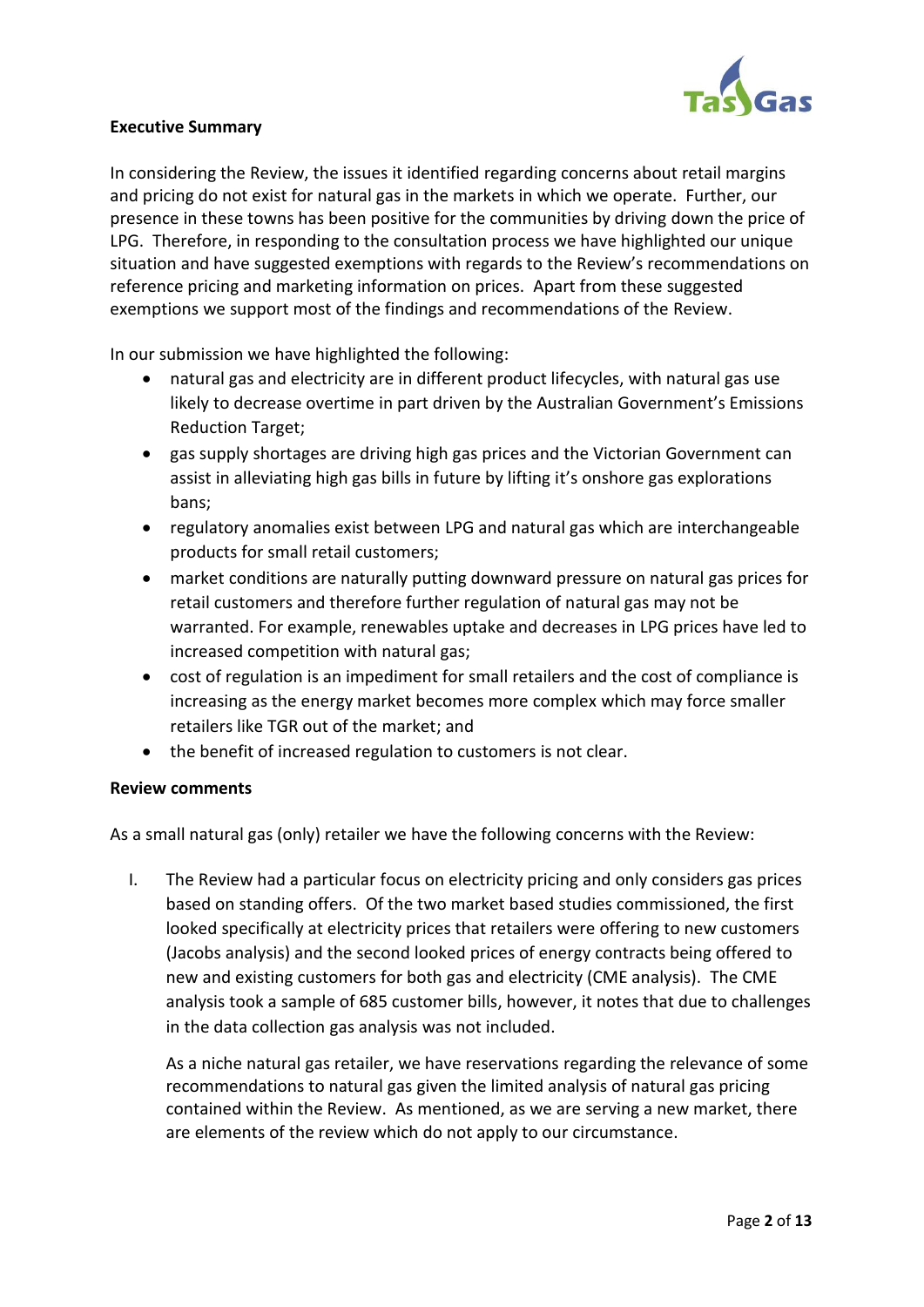

II. The review's consideration of the impact of wholesale energy (gas and electricity) and distribution costs is limited and speculative which is noted by the following comment in the Review: "While this report acknowledges the potential impact of wholesale and network costs on consumer energy prices, the review panel's primary focus was to understand the impact of the retail charge on consumer energy prices." For example, the Report makes assumptions about the wholesale price of gas in the Victorian market at Figure 6. The gas prices are not reflective of actual prices paid in firm contracts for supply which underpin retail pricing to small customers.

As a small retailer with limited economies of scale and scope, the price at which TGR acquires gas and related services for our customers will naturally be different to retailers who are of a substantial size and/orare vertically integrated with upstream supply/generation. For example, as we have minimal gas volumes due to our new market, our gas is currently sourced from another retailer under a commercial agreement.

Further, the Review does not contemplate variations in transmission and distribution charges that relate to the age of infrastructure, penetration (consumer uptake) and or innovations. For example, we retail to areas not connected to the declared transmission system. Natural gas is trucked in to each town. The network is a brand-new asset and there is no established customer base. Each customer connected is challenging as we must create a value proposition to convince them to move away from their traditional energy sources, largely at their own cost of conversion.

III. The review is based on anecdotal information on retailer costs only. Further, increasing compliance costs were not a consideration but pose a barrier to entry for small retailers.

Retail costs will vary greatly depending on the size and scale of a retailer. TGR is concerned that recommendations are not sufficiently evidenced based to look at the value of different types of retailers and their products in the market that benefit consumers.

While the Review eluded to the following reports, we note that the recommendations of the review do not allow for consideration of:

• the Australian Energy Market Commission's (AEMC's) 2017 Retail Energy Competition Review which identified "increases in wholesale energy market costs and hence retail energy prices, are driven by factors that are unrelated to the state of competition within the retail energy sector itself<sup>1</sup>"(p. i). The Review also identified concerns about Victorian retail margins, particularly those of the larger retailers indicating that this may be a matter for the Australian Consumer and Competition Commission (ACCC) to investigate; and

l

<sup>1</sup> [https://www.aemc.gov.au/sites/default/files/content/006ad951-7c42-4058-9724-51fe114cabb6/2017-AEMC-Retail-Energy-](https://www.aemc.gov.au/sites/default/files/content/006ad951-7c42-4058-9724-51fe114cabb6/2017-AEMC-Retail-Energy-Competition-Review-FINAL.pdf)[Competition-Review-FINAL.pdf](https://www.aemc.gov.au/sites/default/files/content/006ad951-7c42-4058-9724-51fe114cabb6/2017-AEMC-Retail-Energy-Competition-Review-FINAL.pdf)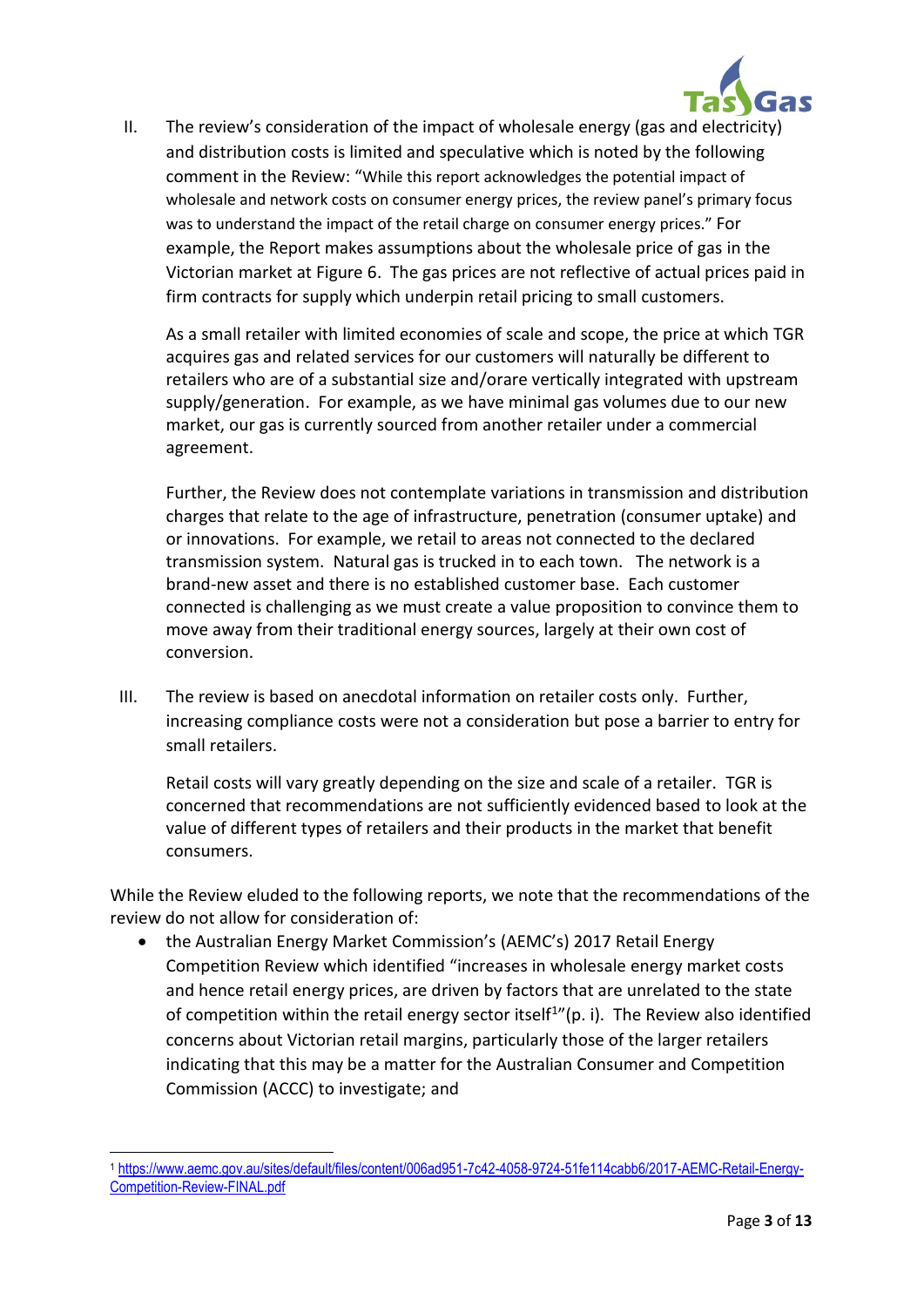

• the ACCC inquiry into electricity supply and prices which is due to the Australian Treasurer by mid-2018.

While electricity and natural gas are both essential services, they are uniquely different fuels. For small retail customers electricity is in a growth phase due to renewables and emerging technology whereas arguably the natural gas market has reached maturity and will begin to decline. Some market forces will drive the decline, however, one of the most significant drivers is the Australian government's investment in the growth of renewables and conversely, concerted efforts to reduce and then phase out natural gas over the next 15-30 years as part of its Paris Agreement Emission Reduction Targets<sup>2</sup>. The Victorian Government is also an active contributor to incentivising the growth of renewables in the State. We consider that the market circumstance of each fuel type warrants separate consideration with regards to regulation as a single approach to pricing and regulation does not recognise the vastly different markets and circumstances of these competing fuels.

TGR is concerned about the impact of rising energy prices on consumers. We want to work with the Victorian Government and other parties for the benefit of our current and potential customers. However, we do not consider that increased regulation is warranted without further detailed evidenced based research.

## **1. Review Recommendation 1 & 2**

#### **Recommendation 1 – Basic Service Offer 1A**

Require all retailers to provide a Basic Service Offer that is not greater than a regulated price, based on annual usage, to be determined by the ESC.

i. In implementing the regulated price, the review panel recommends:

- The regulated price to be based on the efficient cost to run a retail business
- The regulated price includes an allowance for a maximum retail profit margin
- The regulated price must not include customer acquisition and retention costs or headroom.
- ii. In implementing the Basic Service Offer, the review panel recommends:

- The retailer to determine the tariff type used in the Basic Service Offer, provided it stays below the regulated price for all usage levels

- The Basic Service Offer is unconditional

 $\overline{a}$ 

- The Basic Service Offer includes an obligation to supply
- Retailers may make any other offers available to consumers, including offers priced above their Basic Service Offer

- The Basic Service Offer to be made available to customers within embedded networks and where there is a single gas retailer.

#### **Recommendation 2 – Abolish standing offers 2A**

Abolish the requirement for retailers to offer standing offer contracts.

TGR has the following issues with regards to Recommendation 1:

- 1. price regulation may not result in better outcomes for our customers;
- 2. price regulation may disadvantage small retailers which will in turn may impact retail competition;
- 3. the requirement to make a basic offer available to customers where there is a single gas retailer may not be in the best interests of customers; and

<sup>2</sup> <http://www.environment.gov.au/climate-change/government/international>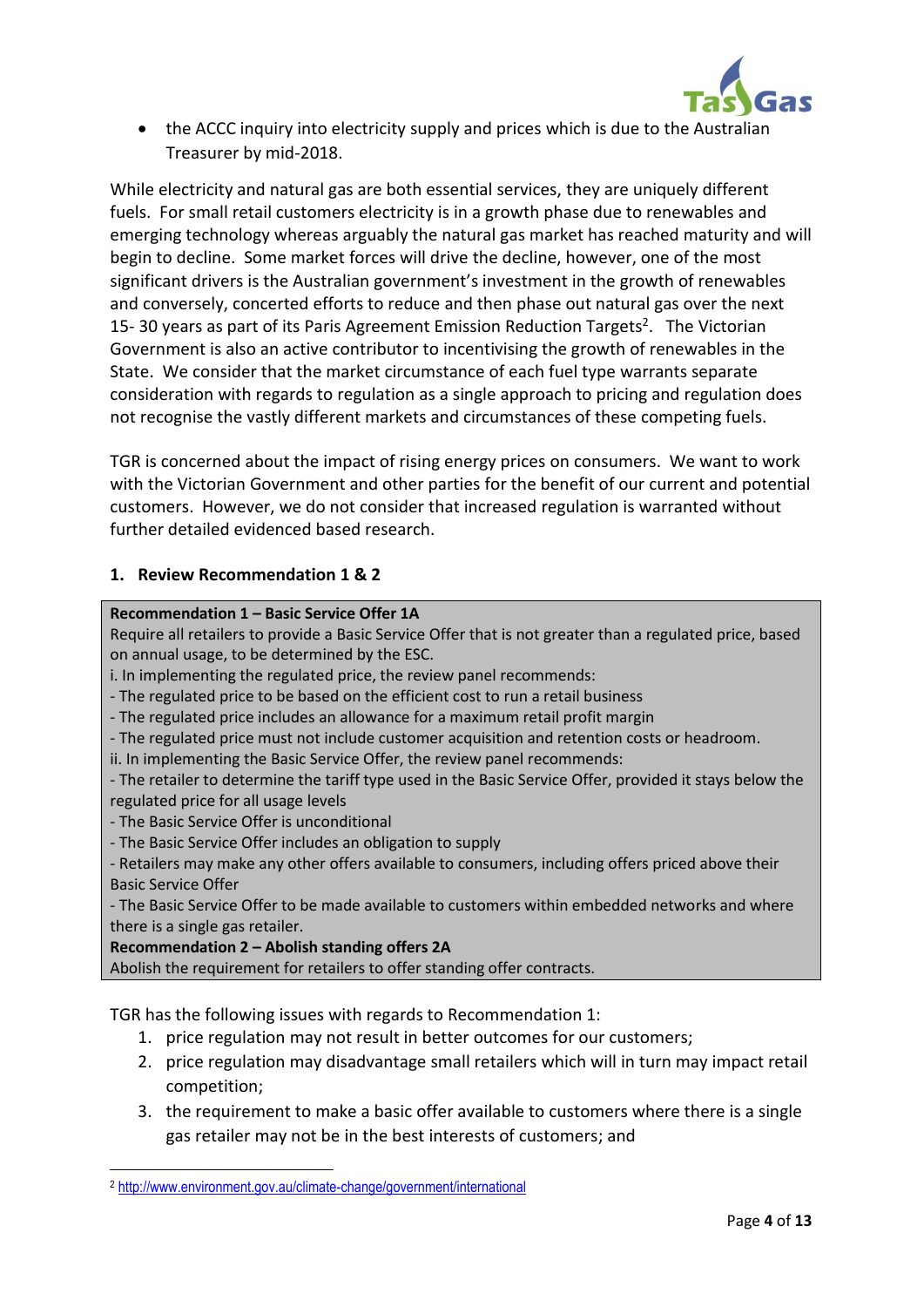

4. there are no exemption considerations.

TGR supports Recommendation 2.

### **1.1 Price regulation and customer outcomes**

TGR (for the markets it serves) supports the AEMC's conclusion that energy market disruption is causing price increases in bills not a failure of retail competition in the Victorian market. Wholesale costs of electricity and natural gas have risen substantially since 2016. A widely publicised natural gas shortage is affecting prices<sup>3</sup>. Further a majority of Victoria's gas supply comes from the Gippsland Basin which has been widely reported as in decline (most recently by the ACCC<sup>4</sup>). With bans on gas exploration in southern Australia, future gas supply is likely to come from northern Australia which will be costly to transport and will continue to put pressure on the price of delivered gas to Victorian consumers.

The ACCC in its 2016 East Coast Gas Review identified that high gas prices are in part a result of constraints of new gas coming to market imposed by the Victorian Government. Therefore, the Victorian Government could directly contribute to a reduction in consumer's future energy bills by allowing new gas supply to come to market by lifting its ban on onshore gas exploration.

With market disruption, there is increasing demand for renewables, smart meter technology and other emerging energy management technologies to reduce household exposure to rising energy prices. This increases competition between electricity and gas. Because of increased gas prices, there is wide speculation that households will transition overtime to more efficient electrical appliances and to reduce exposure to fixed daily energy charges<sup>5</sup>. However, Energy Networks Australia has identified that "the electricity required to replace the energy provided by gas networks will require vast upgrades to electrical generation, transmission and distribution infrastructure<sup>6</sup>." Therefore, natural gas needs to remain affordable in the short-medium term to reduce cost pressures on bills associated with potential costly network upgrades.

For natural gas retailers such as TGR, the fast-evolving market for renewables naturally puts downward pressure on gas pricing. Further, households and small businesses on natural gas are largely able to switch to LPG which is less encumbered with regulation in comparison to natural gas. Natural gas must be financially attractive to customers to remain relevant. If a gas heater fails, it can be replaced with an electric heater. Therefore, TGR concludes that natural gas does not require price regulation as the market is working effectively to curb unnecessary price increases.

The entry of renewables and new metering technology is causing further disruption by increasing the number and complexity of offers and information. While new products may be beneficial for customers (including vulnerable customers) the choice and information may be overwhelming. Consumers increasingly need more personalised information and

 $\overline{\phantom{0}}$ 

<sup>&</sup>lt;sup>3</sup> Australian Energy Market Operator, 2017 "Update to Gas Statement of Opportunities."

<sup>4</sup> <https://www.accc.gov.au/media-release/east-coast-gas-market-supply-imbalance-needs-to-be-addressed>

<sup>&</sup>lt;sup>5</sup> ATA, 2014 "Are we still cooking with gas" and Grattan Institute, 2014 "Gas at the crossroads Australia's hard choice."

<sup>6</sup> Energy Networks Australia, 2017 "Decarbonising Australia's gas networks."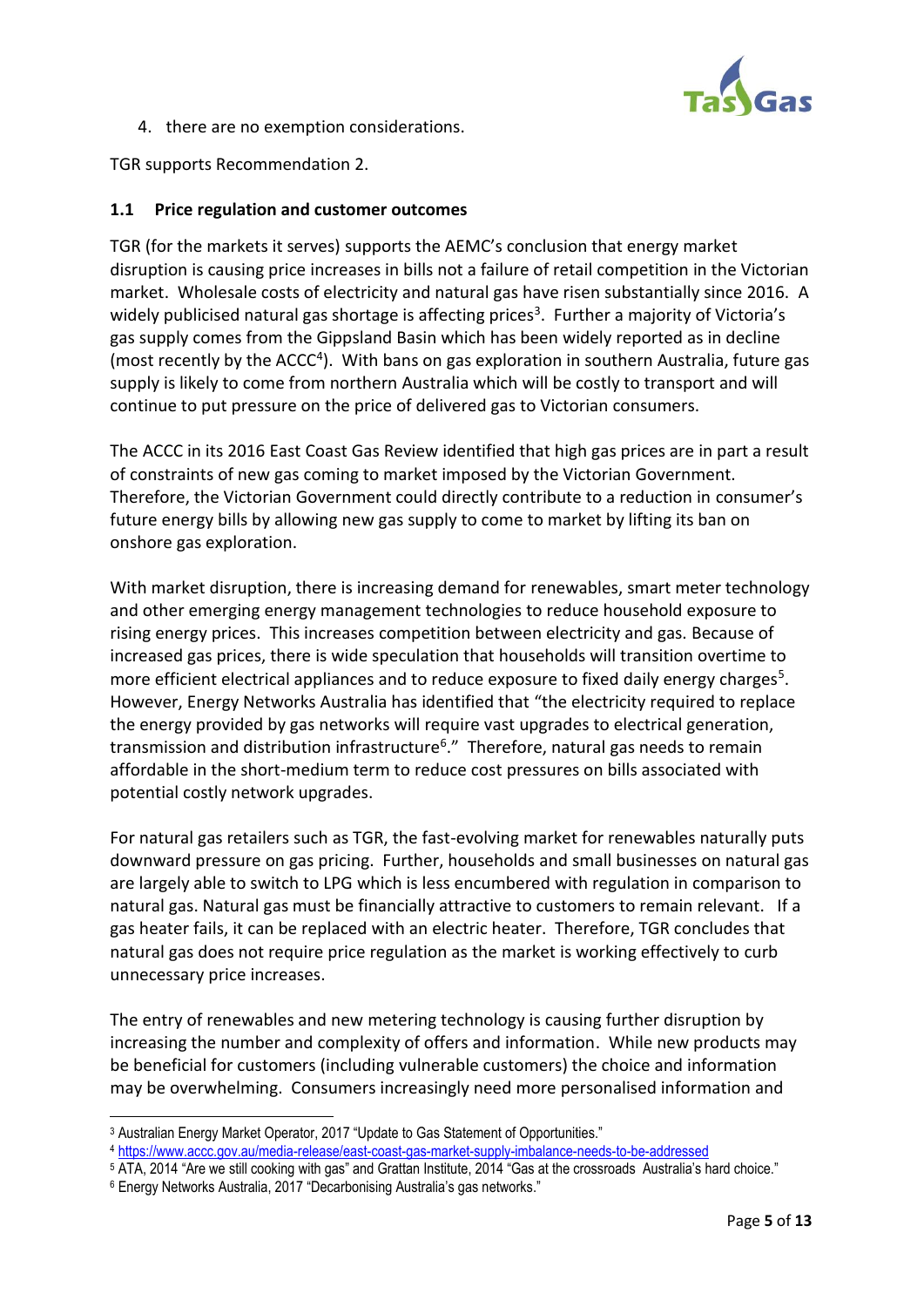

assistance to make the right choice including understanding schemes available to them such as the Victorian Energy Efficiency Target Scheme.

Concerns about the impact of rising energy costs are not endemic to Victoria or Australia. The UK has similar issues and concerns and has been tyring various methods of regulation to protect vulnerable customers. In the ACCC's 2017 Network publication for the Utility Regulators Forum, Stephen Littlechild (Fellow at the Judge Business School, Cambridge University and Emeritus Professor at the University of Birmingham) examines the UK regulatory experience. He makes similar observations to that of the AEMC in the Australian market that increasing wholesale costs are driving price increases rather than a lack of retail competition.

Further, from his research, he observes that there no evidence that consumers are better off under price regulation. For example, in the UK there was no increase in customer switching when price cap regulation and price standardisation was introduced. Further, innovative products were forced out of the market that were unable to fit within the regulated framework which left some customers worse off. Littlechild concludes that rather than moving to price regulation, vulnerable customers can be assisted through increased government concessions, greater advisory services and giving suppliers discretion to offer targeted tariffs for vulnerable customers<sup>7</sup>. TGR support's Littlechild's conclusions in the context of the Victorian market.

# **1.1.1. Recommendations**

We recommend:

- that the Victorian Government lift its ban on onshore gas exploration so that supply can be bought to market to put downward pressure on future gas prices and therefore consumer prices.
- that natural gas does not need price regulation as prices are constrained by competition:
	- o with electricity by way of renewables, ability to switch to more efficient electrical appliances and emerging technology such as smart meters; and
	- o LPG which is highly competitive with natural gas, particularly for small businesses using less than 1000 GJs per annum as a substitutable product
- that instead of pursuing price regulation that the Victorian Government divert further resources to directly assisting vulnerable consumers through increased concessions, increased information and assistance services and provide opportunity for retailers to offer tailored packages to vulnerable customers at their discretion (supports Review Recommendations 6 & 7); and
- if the Victorian Government does consider price regulation, it considers a sunset clause as they did in the UK to remove regulatory burdens if they are not found to benefit the market after a specified period of time.

 $\overline{a}$ <sup>7</sup> Australian Competition and Consumer Commission, "Network," Issue 63, June 2017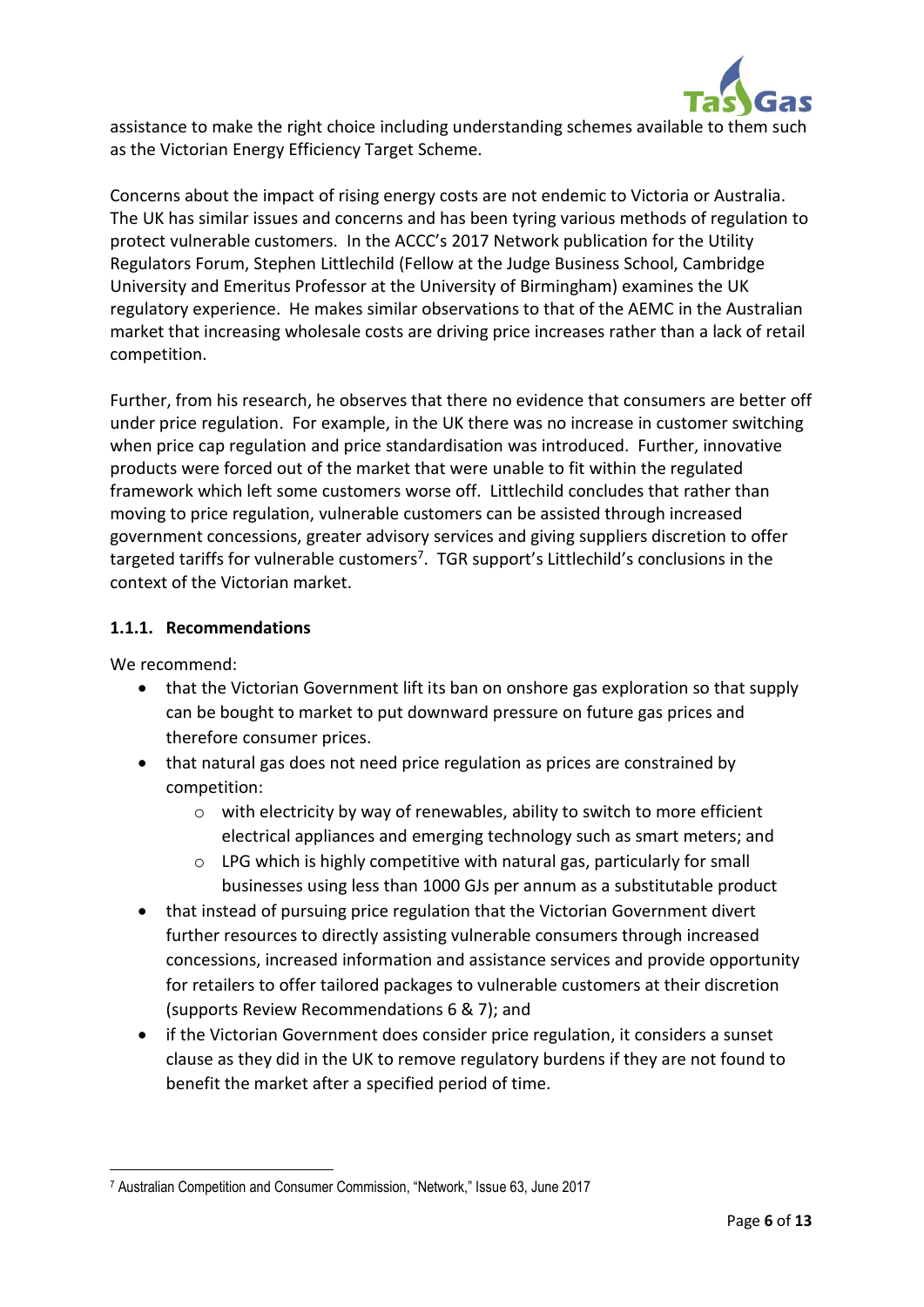

# **1.2 Price regulation may disadvantage small retailers which in turn may impact retail competition**

Australia is going through unprecedented change in the energy sector. Rising natural gas prices, retiring coal fired generation and vast amounts of new renewable energy generation coming into the market are impacting the delivered price of energy for customers. Further, with high levels of market disruption, regulatory frameworks are also undergoing rapid change. In the gas market, the Gas Market Reform Group (established by the Council of Australian Government's Energy Council) has increased regulation for transmission and distribution pipelines and is currently implementing reforms to increase the liquidity of the east coast gas market. These reforms add complexity making it increasingly difficult for small retailers to participate in this market.

The proposed National Energy Guarantee currently proposes that it will be retailers who will be required to contract with, or invest in generation, storage or demand response to improve reliability of supply and to contribute to emission reduction targets<sup>8</sup>. As a result, lobby groups such as the Energy Users Association have flagged that small to medium sized retailers are at risk of leaving the market due to the cost of compliance.

TGR does not have the economies of scale or scope in which to disperse increasing regulatory and compliance costs of participating in the market. Due to the abovementioned challenges, it will be increasingly difficult for new small retailers to both enter and remain viable in Victoria. The loss of smaller retailers will dampen competition, reduce niche innovative products entering the market and will force increased concentration of customers to big retailers. These effects are likely to be detrimental to retail competition and to Victorian customers by increasing the concentration of market power. TGR considers that it is in the interests of the Victorian Government to consider how it may reduce regulation in the market place to allow small energy retailers to prosper and offer affordable products to Victorian consumers.

With the Victorian Government considering a regulated price, TGR is concerned that its relative small size (which impedes its economies of scale and scope) will be a disadvantage if it is treated in the same manner as larger retailers who may be vertically integrated with upstream generation and or gas supply and have substantially larger customer bases in which to spread their costs. In reviewing the consultation paper for the reference price methodology, it is evident that there will be issues regarding our unique circumstances and the application of a standardised reference price.

# **1.2.1 Recommendations**

 $\overline{a}$ 

TGR recommends that if the Victorian Government does price regulate, it considers:

- the impact on small retailers of compliance and how these may be minimised;
- the impact that the loss of small retailers will have on competition and consumers; and
- the ability for small new entrants with innovative offerings to enter the market.

<sup>8</sup> Energy Security Board National Energy Guarantee Consultation Paper, chapter 2, page 10.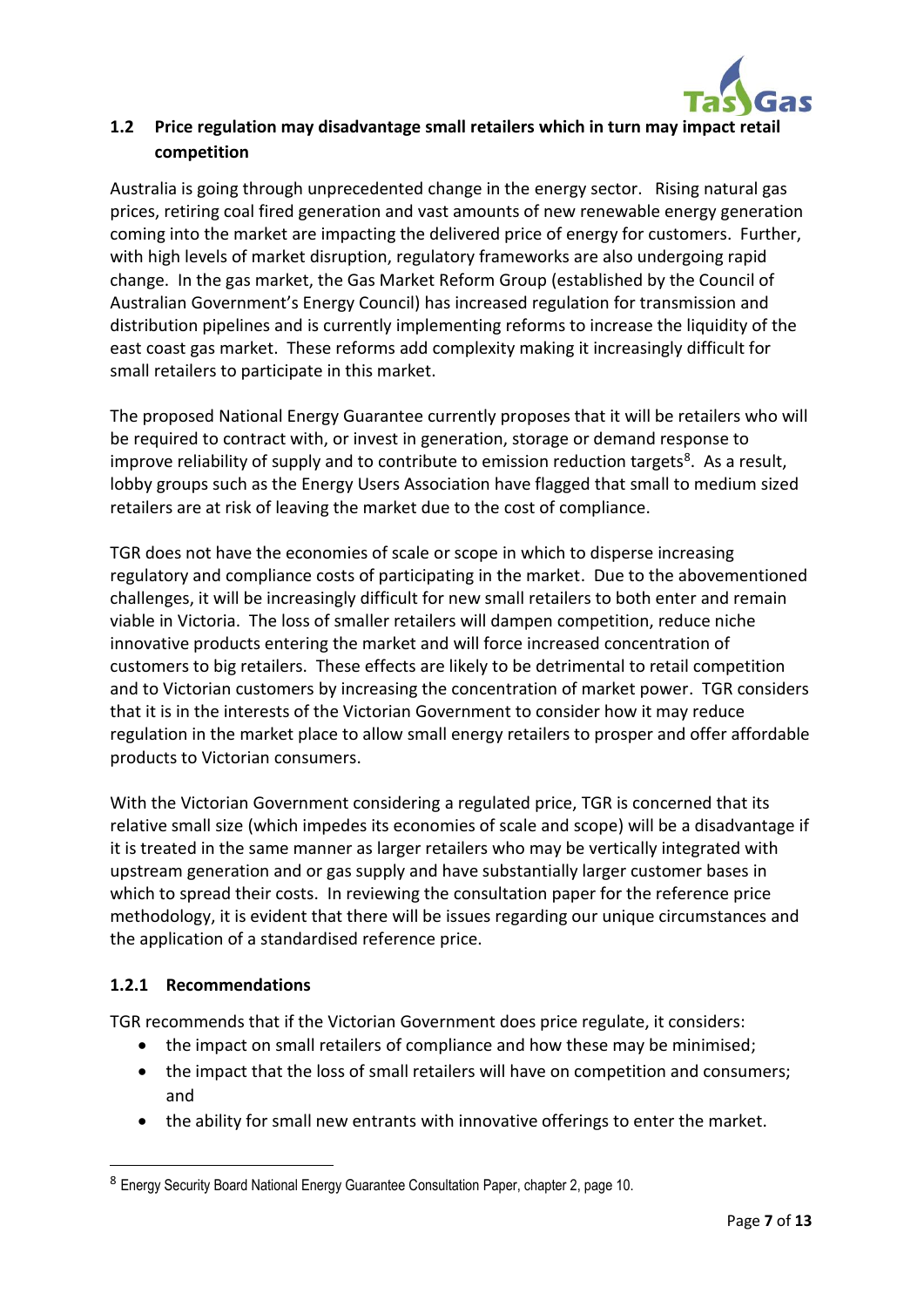

It is TGR's preference for reduced regulation for small retailers to allow it to establish a foothold in the market which is impeded by high regulatory costs.

# **1.3 The requirement to make a basic offer available to customers where there is a single gas retailer may not be in the best interests of customers**

TGR retails only to towns in regional Victoria where natural gas has only been available since 2017 with new towns being connected through 2018 as well. As a new fuel source, there is no established customer base. Each customer connected is challenging as we must create a value proposition to convince them to move away from their traditional energy sources, largely at their own cost of conversion. In these towns we are competing against electricity, LPG and wood to attract new customers to connect. We are the only retailer and due to the unique nature of gas compression (single meter from a distribution network) and transmission (via truck), direct competition may not eventuate.

As a small retailer with a single product in natural gas, it is our preference to have one price offer for our small retail customers. However, our main competition is from LPG who are regulated differently and are not required to publish a standing offer. As such when we publish our standing offers, the local LPG providers undercut our offers to maintain their customer base. This has forced us to provide market retail contracts for small commercial customers (in particular) to enable price competition with LPG. For residential customers we have only one offer, our standing offer which represents our most competitive price. We have found in the residential sector that LPG providers are less willing to sacrifice their margins.

Graph 1 shows the percentage change in LPG price versus natural gas (using Wallumbilla Hub). This shows the decline and stability in LPG pricing versus natural gas where the spot price has significantly increased. The effect of the price differential is that natural gas has lost its competitive foothold in the market versus LPG and the risk of customers switching to LPG away from natural gas is increasing. In entering regional Victorian markets where LPG has a reasonable presence, we have found that LPG providers are defending their market share through highly competitive pricing, particularly for customers consuming more than 100 GJs per annum.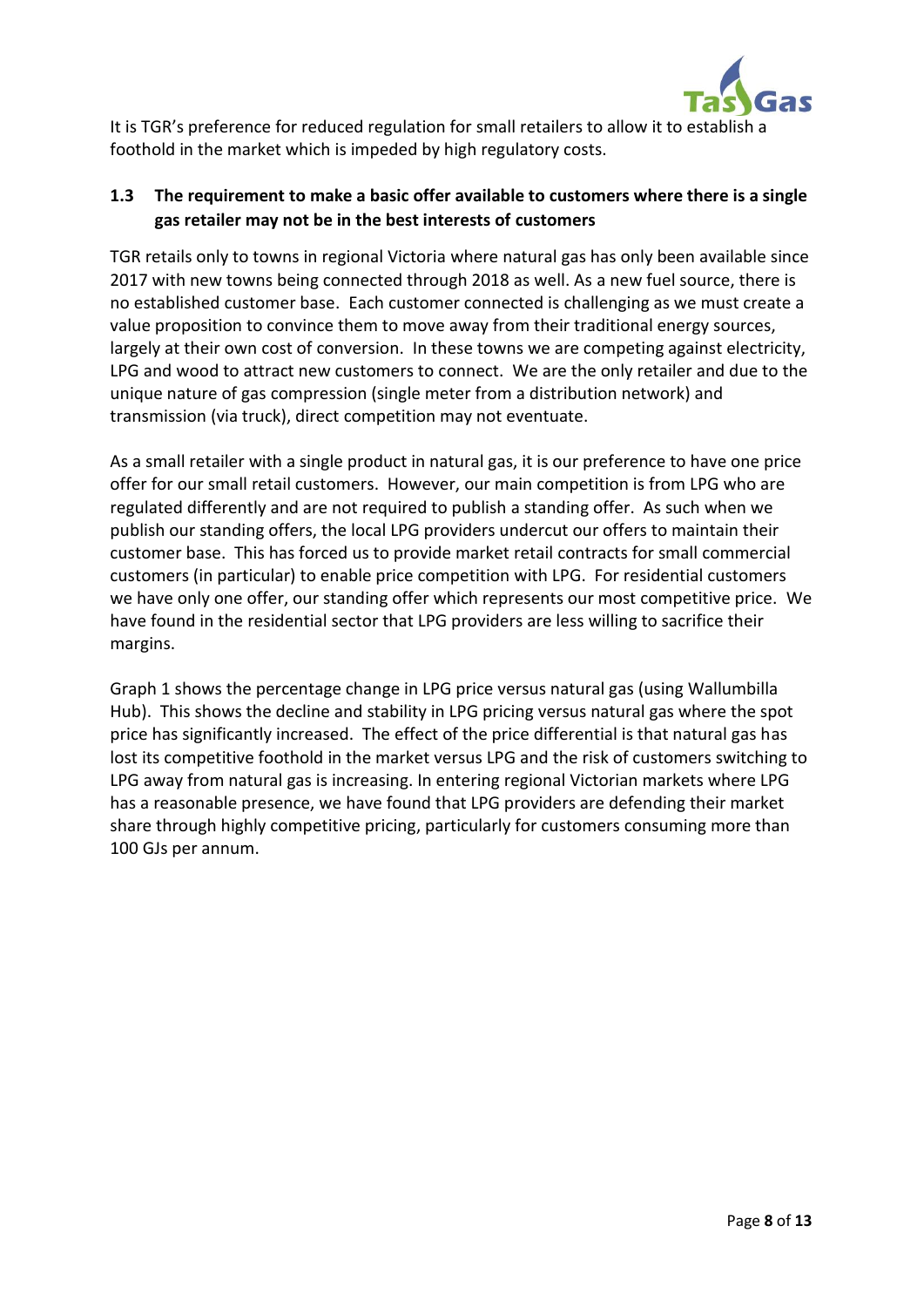



**Graph 1 – Graph showing indicative price of LPG in regional Victoria**

Source: AER wholesale data, Saudi Aramco price (in \$AU)

## **1.3.1 Recommendations**

If the Victorian Government does seek to price regulate we recommend exemptions for single retailers in instances where there is low market penetration (for example less than 30%) to allow the establishment of new and innovative product offers to enter the market and increase price competition with existing products with substantial market share.

### **1.4 Exemption considerations**

The Review categorises retailers as a largely homogenous with some notable large players. However, each retailer does offer a different value proposition to the market. Increased regulation will constrain differentiation in the market place with may disadvantage customers. We have demonstrated our own unique circumstance in the Victorian market. We are not a mainstream retailer and we do not have an established customer base. Therefore, if the Victorian Government is considering price regulation, it would be prudent to ensure that there are clear exemption options to allow innovation to occur in the market and reduce barriers to entry for small retailers.

In the UK, price regulation only applied to retailers with a customer base more than 250,000. Further, they found that the number of small retailers entering the market increased with reduced regulation<sup>9</sup>.

It should be noted that TGR has an agreement with Regional Development Victoria regarding pricing for small retail customers. It is dependent on achieving reasonable penetration rates in each town upon which our price will be capped in relation to the

 $\overline{a}$ <sup>9</sup> Australian Competition and Consumer Commission, "Network," Issue 63, June 2017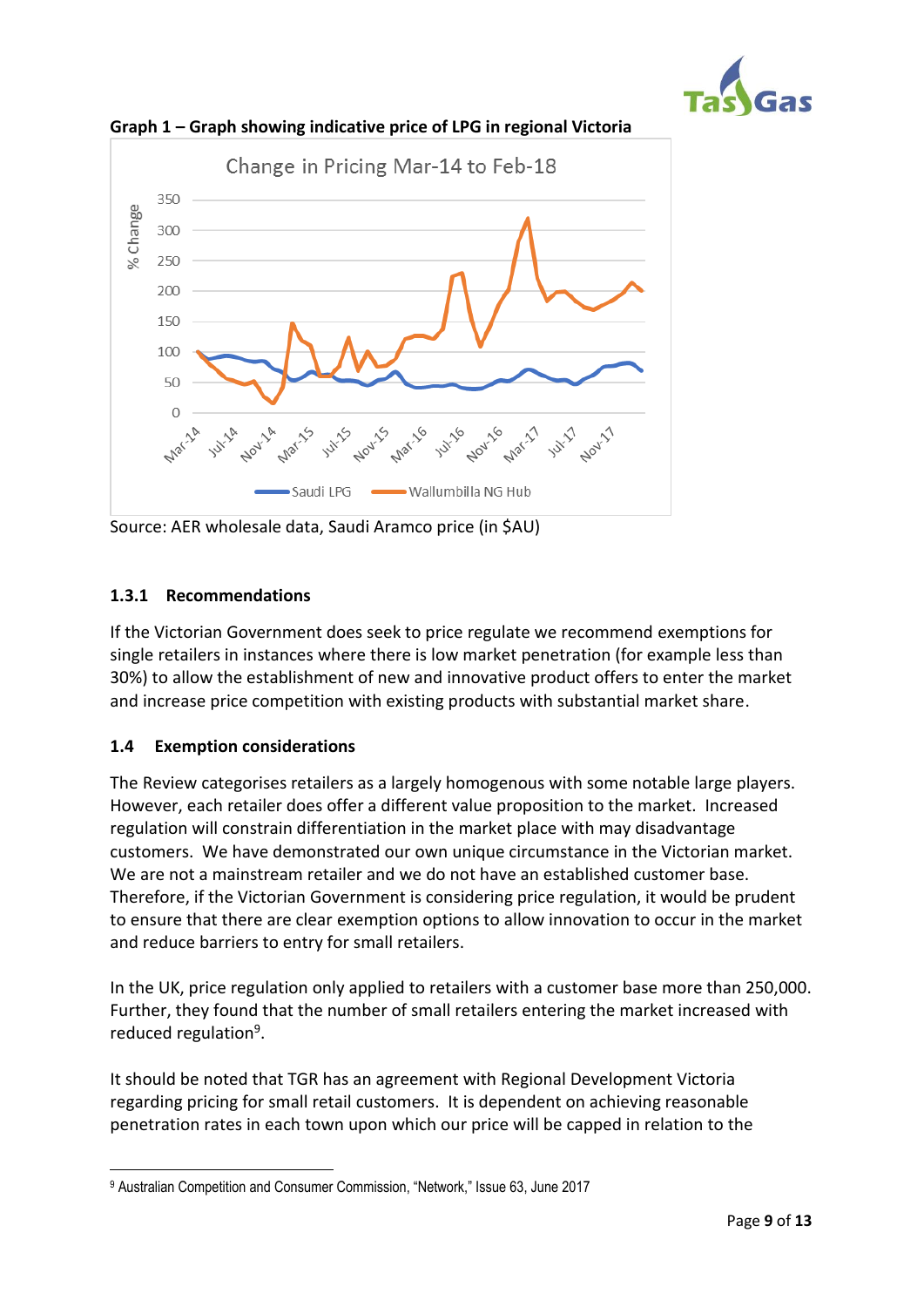

standing offer of retailers in the nearest town connected to the declared transmission system.

## **1.4.1 Recommendations**

We recommend that if the Victorian Government does seek to price regulate that it considers automatic exemptions such as:

- 1. requirement to publish a basic offer to only apply where a retailer has more than 250,000 customers or where market penetration is greater than 30%; and or
- 2. where there is an existing agreement regarding pricing with the Victorian Government, that this takes precedent.

#### **2 Review recommendations 3**

#### **Recommendation 3 – Marketing information on prices to be easily comparable**

**3A** Require retailers to market their offers in dollar terms, rather than as percentages or unanchored discounts.

**3B** Where the retailer knows the actual usage profile for a specific customer, the marketing to that customer to be based on the estimated annual costs of the offer for that customer, and the \$ costs if conditions attached are not met.

**3C** The ESC to develop a small number of typical customer usage profiles (3–4) for use in standardised

marketing material (for 2,000 kWh, 4,000 kWh, 6,000 kWh per year).

**3D** Marketing of prices to appear in a standardised format and display the actual annual cost for the 3–4 standardised customer usage profiles. Annual energy costs for the standardised customer usage profiles to be the comparison rates in marketing materials.

**3E** The ESC to develop a standardised format for retailer information disclosure and marketing material.

**3F** Require retailers to notify a customer of the best offer available by that retailer, and reference the Victorian Energy Compare website, in advance of any price or benefits change.

**3G** Require retailers to include the following information on customer bills:

- -**-** How the customer can access the Victorian Energy Compare website
- -**-** How the customer can access the Basic Services Offer (see Recommendation 1)
- -**-** The retailer's best offer for that customer based on their usage patterns

-**-** The total annual bill for that customer based on the customer's current offer and usage patterns.

**3H** Require marketing material and bills to provide GST-inclusive pricing.

**3I** The Victorian Government's customer engagement program to continue to focus on improving consumer awareness of the competitive market.

**3J** The Victorian Government's program to continue to enhance and promote the Victorian Energy Compare website and use of smart meter data.

TGR supports the following recommendations:

- 3A, 3C, 3F, 3H, 3I & 3J
- For 3C, we agree that developing some standard profiles maybe useful, however, as a small retailer, having to comply with standard marketing material may not be cost effective. We would like to have the profiles to refer to, however, we do not want them to be compulsory to contain within marketing materials.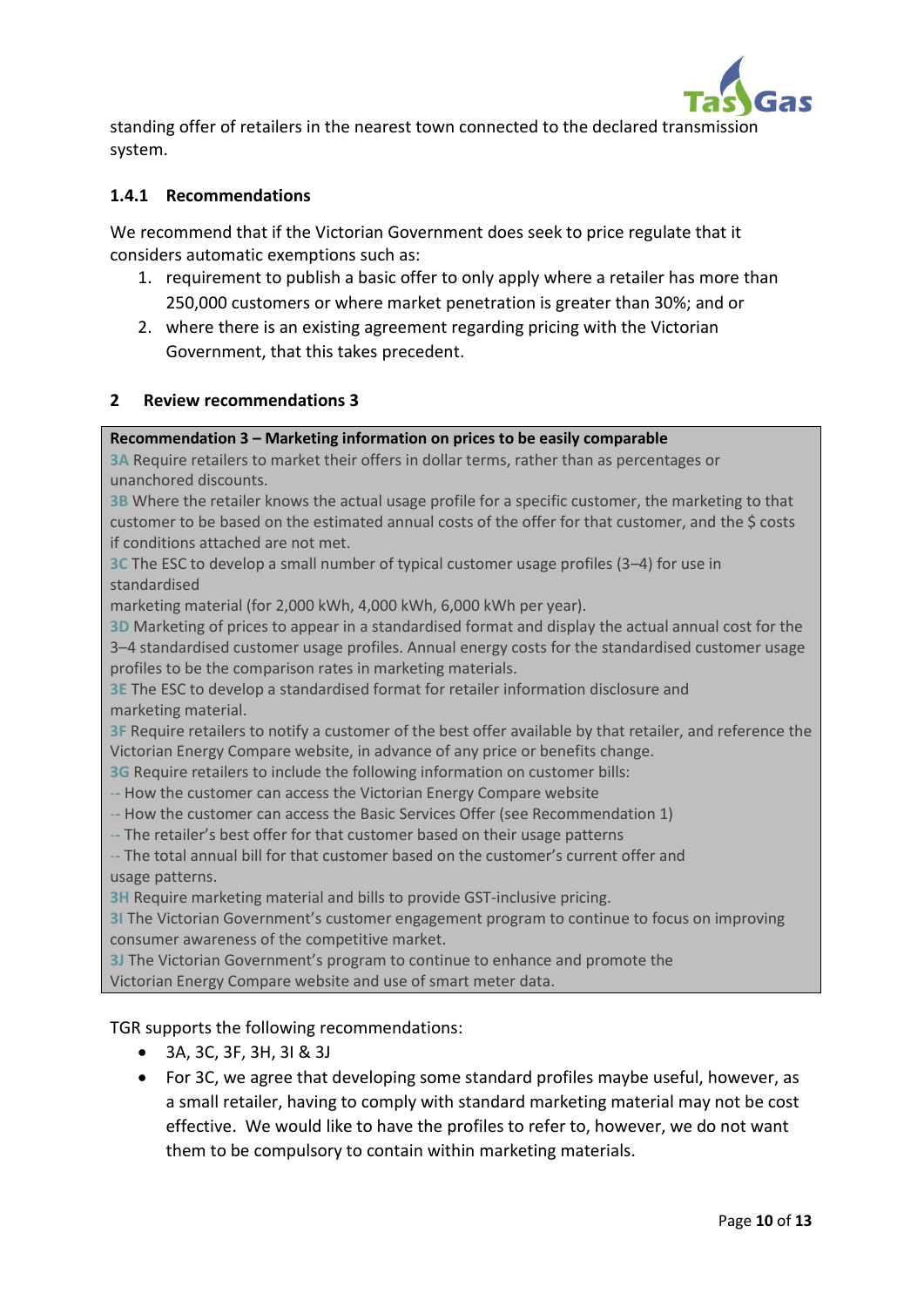

• For 3G, we argue that at the point of offer, retailers are currently offering the customer the best energy package for that customer's circumstance. It is unclear how regulating the way these offers are made will improve the outcome for consumers other than increasing regulatory costs.

TGR has the following issues with regards to Recommendation 3:

- 1. the cost of compliance may make it unviable for small retailers to remain in the Victorian market – billing system augmentation and bill presentation costs are substantial (relevant to 3B, 3D, 3E, 3G & 3H) and
- 2. our main competition in establishing a customer base in Victoria is from LPG which does not have the same regulatory requirements to disclose prices on its marketing material (relevant to 3D & 3E)

# **2.1 Compliance costs and competition with LPG**

We are concerned that increasing compliance in marketing and billing will translate to increased regulatory and compliance costs that will be passed through to customers. Further, there are cases such as ours in which we cannot see how the changes will benefit consumers. We consider that there are circumstances that warrant exemption from the proposed changes in recommendation 3. The Review drew its recommendations regarding customer empowerment and marketing in part from the banking sector regarding standardised mandatory comparison rate (page 56). That is fine where there are multiple direct competitors offering a largely similar product, however, there are instances, such as TGR's circumstances, where there is only one retailer with a single product. TGR is projecting that it will have approximately 600 small retail customers by the end of 2018 across 9 dispersed rural towns in regional Victoria with a 10<sup>th</sup> town to come on in 2019. We expect future growth to be around 300 customers per annum up to 2023 after which the number of new customers will decrease (due to the limited size of each market). We have already invested hundreds of thousands of dollars in augmenting our billing system to comply with the current licence and retail code provisions as a cost of entry. The proposed marketing and billing changes, will lead to large one-off cost increases together with increase labour costs from increased compliance activities. Due to our small customer base, it is likely that these costs will not recoverable and therefore will be a loss to the business.

Further, some of the changes proposed such as inclusive GST pricing on bills we cannot change for one jurisdiction and will require us to change our billing format in other States in which we operate. While we have referred to GST as an issue, we acknowledge that it is a requirement of the ACCC that consumer pricing, when given in components, should be inclusive of GST<sup>10</sup>. We are supportive of changing our billing structure per recommendation 3H. We believe this change to our billing system will be possible but have not assessed the cost to implement and the cost of notifying our customers of this change.

While we understand the intent of Recommendation 3B, practically we see issues in its implementation for direct mail (generic offerings) and for one on one discussions with customers. If direct mail marketing needs to be customised to existing customers, the cost

 $\overline{a}$ 

<sup>10</sup> <https://www.accc.gov.au/business/pricing-surcharging/displaying-prices>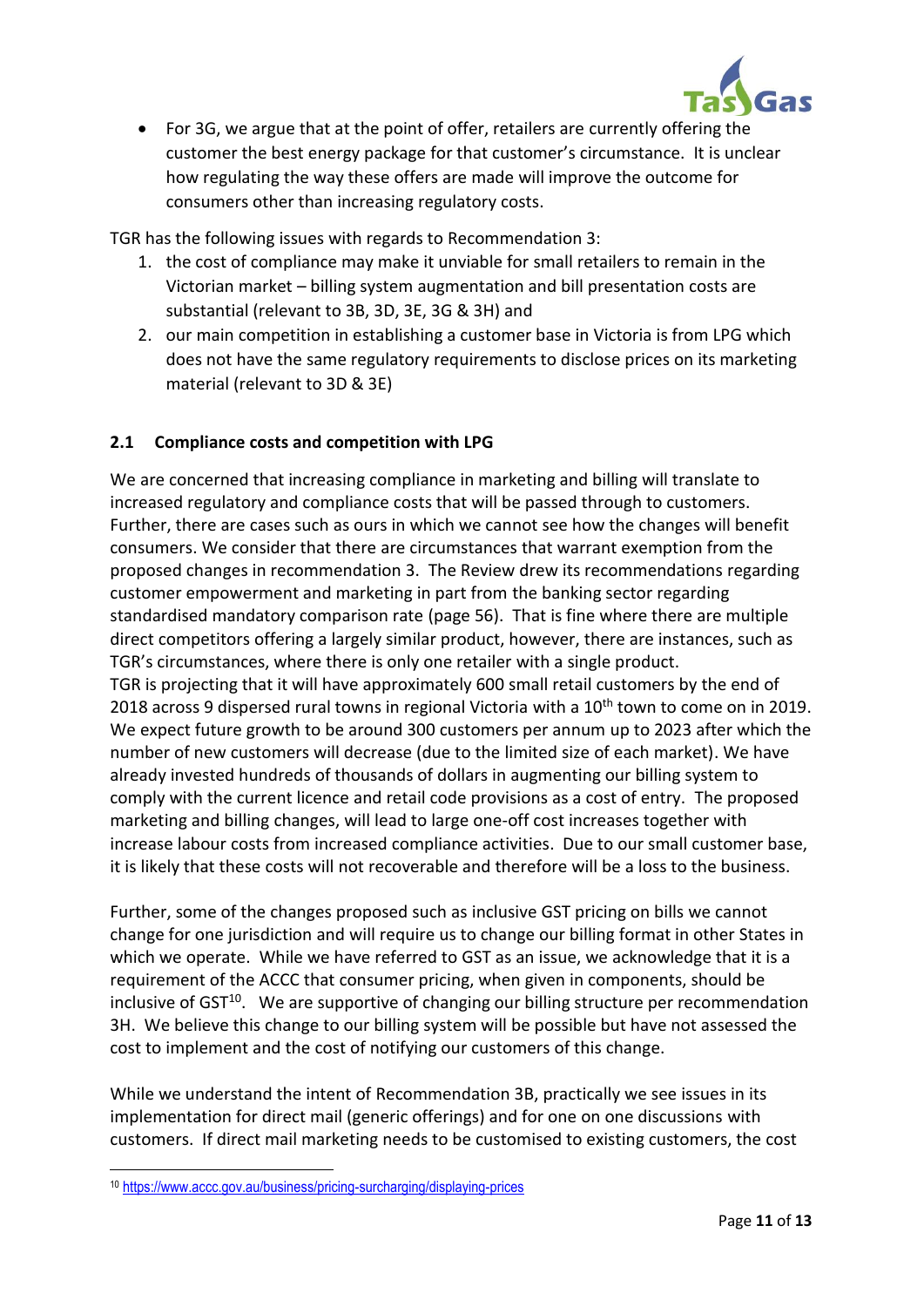

of this will be prohibitive, particularly for small retailers. For one on one calls with customers, to provide efficient customer service, we will need some effective way of automatically generating an annual estimate based on actual historical use. This is not a standard feature of our billing system. The alternate is a manual process of looking up a customer's account and then pulling out a calculator to calculate their annual costs. However, we consider that this will result in an unsatisfactory customer experience. It would be a poor experience in terms of the time it would take for a manual calculation, the potential for errors, the time needed to add the information manually to the customer's account notes and the pass through of costs from increased labour required for compliance.

From our recent experience in augmenting our billing system for the Victorian market, we estimate that automation of this function will cost between \$100,000 - \$200,000. With an estimated 600 customers heading into 2019, it will be impossible to recover these costs from the market together with exceeding the revenue generated from the market. Therefore, we recommend that exemptions be provided to small retailers where the cost of augmentation outweighs the benefit.

Recommendation 3G only has relevance if there are more than two offers. For example, we have a single standing offer for our residential customers so no comparison information is needed. Our small business customers have a choice of a standing offer or market retail contract. Therefore, our small business customers can easily compare their market retail contract with the current standing offer. We recommend that the Victorian Government provide exemptions to retailers with only two offers per residential and per small business customers.

As we are competing with LPG, the information we provide to customers will be different from retailers with direct like fuel competition. TGR also differs from other retailers who may have a high focus on switching existing customers from another retailer. Our primary motivation is to attract new customers to the network and to offer attractive pricing to minimise future switching to LPG or replacing their natural gas appliances with electric ones. TGR is concerned that regulated marketing materials may not only increase our costs of operation but may not be useful to customers.

For example, relevant information for our customers is how to compare their LPG price with natural gas price (ie convert cents per litre to megajoules). Secondly customers are interested in how they work out volume comparisons between the number of LPG cylinders used per annum versus estimated natural gas usage. After price and volume considerations our prospective customers want to know about conversion costs and buying new appliances. Therefore, our marketing materials also seek to address these issues from time to time. Further, to assist our small retail customers we are also working with local gas fitters and appliance retailers to co-promote offers to customers. Standardising marketing information is unlikely to be beneficial in the markets in which we operate.

As previously outlined, TGR's presence in regional Victorian towns has been beneficial to the community as LPG providers have dropped their prices to be competitive. Due to our size and simple offering, we initially offered standing offers only. However, we found that LPG providers would reference these and would quickly undercut our prices when customers